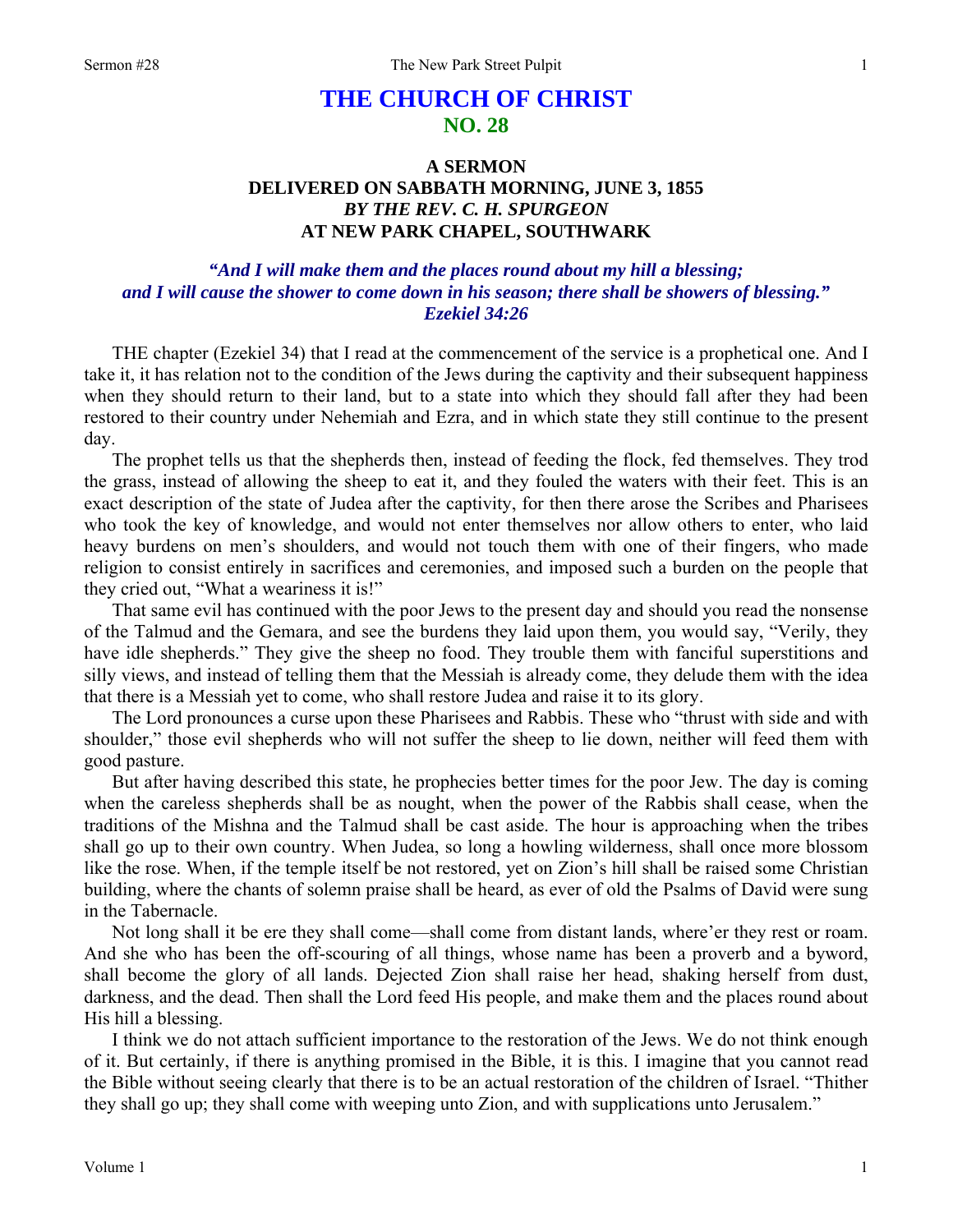May that happy day soon come! For when the Jews are restored, then the fullness of the Gentiles shall be gathered in. And as soon as they return, then Jesus will come upon Mount Zion to reign with His ancients gloriously and the halcyon days of the Millennium shall then dawn. We shall then know every man to be a brother and a friend. Christ shall rule with universal sway.

This, then, is the meaning of the text, that God would make Jerusalem and the places round about His hill a blessing. I shall not, however, use it so this morning, but I shall use it in a more confined sense—or perhaps in a more enlarged sense—as it applies to the church of Jesus Christ and to this particular church with which you and I stand connected. "I will make them and the places round about my hill a blessing; and I will cause the shower to come down in his season; there shall be showers of blessing."

There are two things here spoken of. First, *Christ's church is to be a blessing*. Secondly, *Christ's church is to be blessed*. These two things you will find in the different sentences of the text.

**I.** First, CHRIST'S CHURCH IS TO BE A BLESSING.

"I will make them and the places round about my hill a blessing." The object of God in choosing a people before all worlds was not only to save that people, but through them to confer essential benefits upon the whole human race. When He chose Abraham, He did not elect him simply to be God's friend and the recipient of peculiar privileges, but He chose him to make him, as it were, the conservator of truth. He was to be the ark in which the truth should be hidden. He was to be the keeper of the covenant in behalf of the whole world.

And when God chooses any men by His sovereign grace and makes them Christ's, He does it not only for their own sake, that they may be saved, but for the world's sake. For know you not that, "Ye are the light of the world!"—"A city set upon a hill which cannot be hid." "Ye are the salt of the earth." And when God makes you salt, it is not only that you may have salt in yourselves, but that like salt you may preserve the whole mass. If He makes you leaven, it is that like the little leaven you may leaven the whole lump.

Salvation is not a selfish thing. God does not give it for us to keep to ourselves, but that we may thereby be made the means of blessing to others. And the great day shall declare that there is not a man living on the surface of the earth but has received a blessing in some way or other through God's gift of the Gospel.

The very keeping of the wicked in life and granting of the reprieve was purchased with the death of Jesus, and through His sufferings and death, the temporal blessings which both we and they enjoy are bestowed on us. The Gospel was sent that it might first bless those that embrace it and then expand, so as to make them a blessing to the whole human race.

In thus speaking of the church as a blessing, we shall notice three things. First, here is *divinity,* "*I* will make them a blessing." Secondly, here is *personality of religion*, "I will make *them* a blessing." And thirdly, here is *the development of religion*, "and the *places* round about my hill."

**1.** First, with regard to this blessing which God will cause His church to be, here is *divinity*. It is God, the everlasting JEHOVAH speaking. He says, "I will make them a blessing." None of us can bless others unless God has first blessed us. We need divine workmanship. "I will make them a blessing by helping them and by constraining them."

God makes His people a blessing by helping them. What can we do without God's help? I stand and preach to thousands or it may be hundreds. What have I done, unless a greater than man has been in the pulpit with me? I work in the Sabbath-schools, what can I do, unless the Master is there, teaching the children with me?

We want God's aid in every position, and once give us that assistance, there is no telling with how little labor we may become a blessing, Ah! a few words sometimes will be more of a blessing than a whole sermon. You take some little prattler on your knee, and some few words that you say to him he remembers and makes use of in after years.

2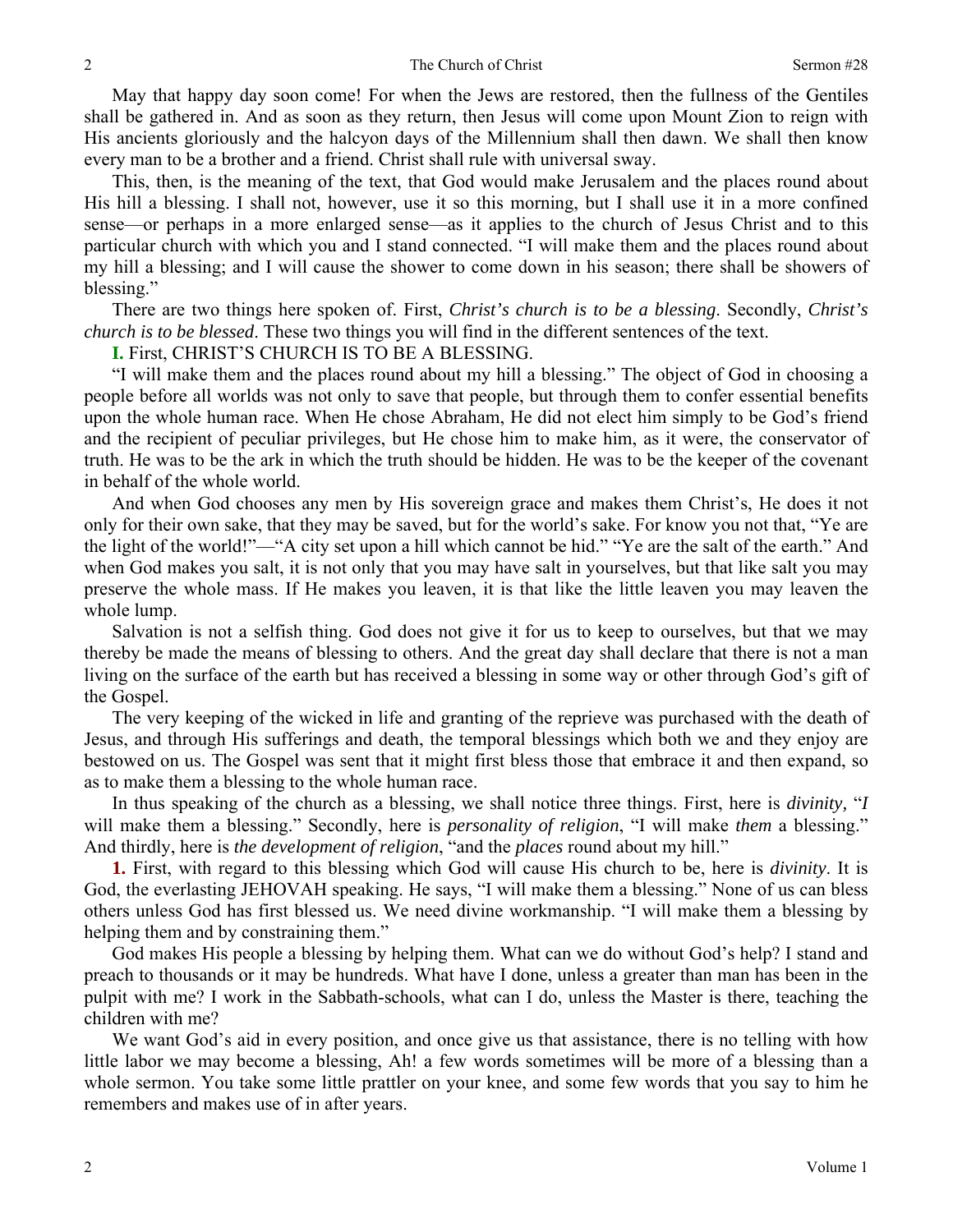I knew a grey-headed old man who was in the habit of doing this. He once took a boy to a certain tree and said, "Now, John, you kneel down at that tree and I will kneel down with you." He knelt down and prayed, and asked God to convert him and save his soul. "Now," he said, "perhaps you will come to this tree again and if you are not converted, you will remember that I asked under this tree that God would save your soul."

That young man went away and forgot the old man's prayer, but it chanced as God would have it, that he walked down that field again and saw a tree. It seemed as if the old man's name was cut in the bark. He recollected what he prayed for, and that the prayer was not fulfilled, but he dare not pass the tree without kneeling down to pray himself, and there was his spiritual birthplace.

The simplest observation of the Christian shall be made a blessing, if God help him. "His leaf also shall not wither"—the simplest word he speaks shall be treasured up and whatsoever he does shall prosper.

But there is *constraint* here. "I will *make* them a blessing." I will give them to be a blessing. I will compel them to be a blessing. I can say myself that I never did anything which was a blessing to my fellow creatures without feeling compelled to do it. I thought of going to a Sabbath-school to teach. On a certain day, someone called—asked me—begged me—prayed me to take his class, I could not refuse to go, and there I was held hand and foot by the superintendent, and was compelled to go on.

I was asked to address the children. I thought I could not, but no one else was there to do it, so I stood up and stammered out a few words. And I recollect the first occasion on which I attempted to preach to the people—I am sure I had no wish to do it—but there was no one else in the place and the congregation must go away without a single word of warning or address? How could I suffer it? I felt forced to address them.

And so it has been with whatever I have laid my hand to. I have always felt a kind of impulse which I could not resist, but moreover, felt placed by Providence in such a position that I had no wish to avoid the duty, and if I had desired it, could not have helped myself. And so it is with God's people. If they go through their lives, wherever they have been made a blessing, they will find that God seems to have thrust them into the vineyard.

Such and such a man was once rich. What good was he in the world? He did but loll in his carriage. He did but little good and was of little service to his fellow creatures. Says God, "I will make him a blessing"—so He strips away his riches and brings him into low circumstances. He is then brought into association with the poor, and his superior education and intellect make him a blessing to them. God makes him a blessing.

Another man was naturally very timid. He would not pray at the prayer meeting, he would hardly like to join the church. Soon he gets into a position in which he cannot help himself. "I will *make* him a blessing." And as sure as ever you are a servant of God, He will *make* you a blessing. He will have none of His gold in the lump. He will hammer it out and make it a blessing.

I verily believe there are some in my congregation to whom God has given power to preach His name. They do not know it, perhaps, but God will make it known by and by. I would have every man look and see whether God is making him do a certain thing, and when once he feels the impulse, let him by no means ever check it.

I am somewhat of a believer in the doctrine of the Quakers as to the impulses of the Spirit, and I fear lest I should check one of them. If a thought crosses my mind, "Go to such a person's house," I always like to do it, because I do not know but what it may be from the Spirit. I understand this verse to mean something like that.

"I will make them a blessing. I will force them to do good. If I cannot make a sweet scent come from them in any other way, I will pound them in the mortar of affliction. If they have seed and the seed cannot be scattered in any other way, I will send a rough wind to blow the downy seed everywhere." "I will *make* them a blessing." If you have never been *made* a blessing to any one, depend upon it, you are not a child of God, for JEHOVAH says, "I *will* make them a blessing."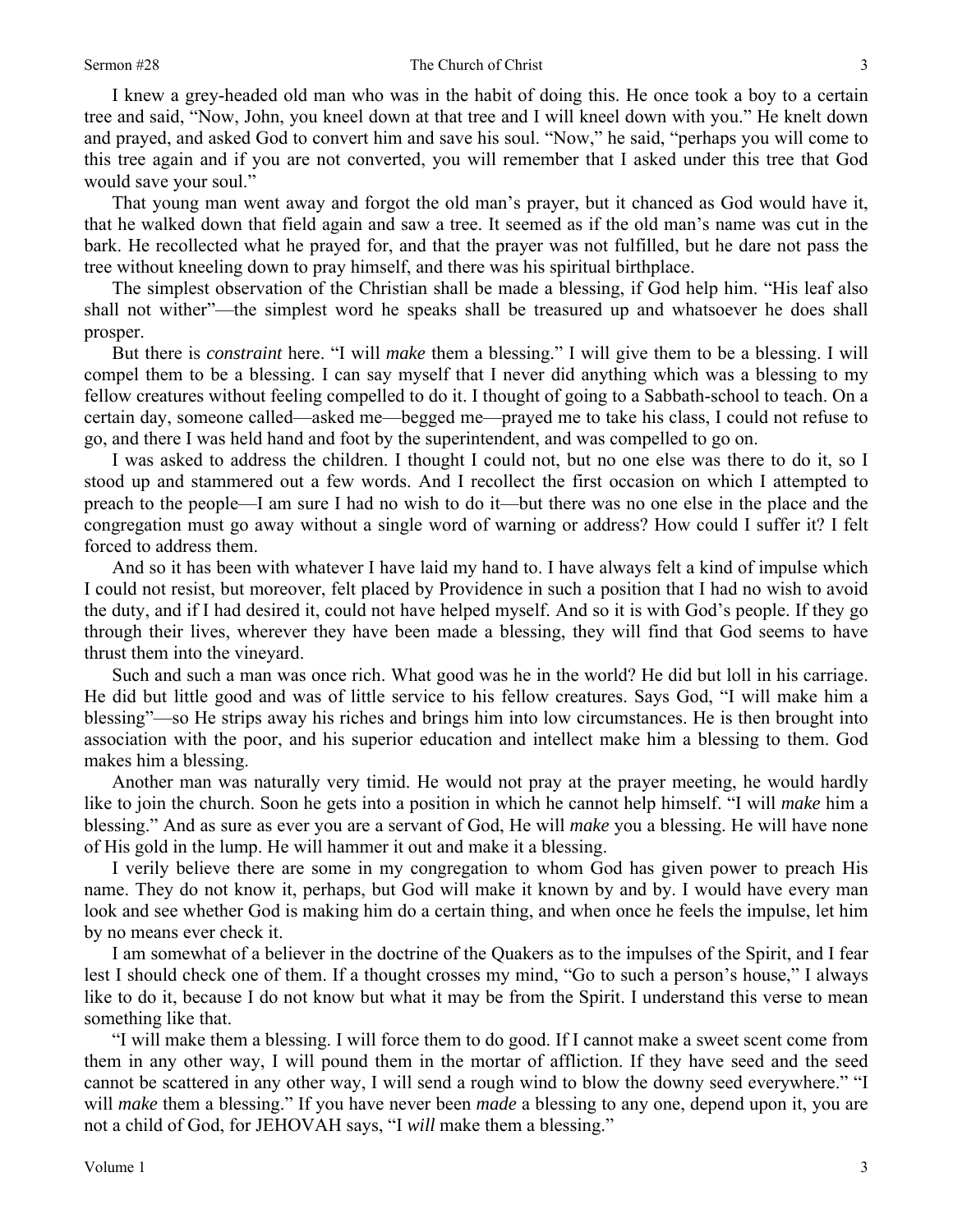**2.** But notice, next, the *personality* of the blessing. "I will make *them* a blessing." "I will make each member of the church a blessing." Many people come up to the house of prayer where the church assembles and you say, "Well, what are you doing at such and such a place where you attend?" "Well, *we* are doing so and so." "How do you spell we?"

"It is a plain monosyllable," say you. "Yes, but do you put *I* in 'we'?" "No." There are a great many people who could easily spell "we" without an I in it, for though they say, "We have been doing so and so," they do not say, "How much have I done? Did I do anything in it? Yes, this chapel has been enlarged. What did I subscribe? Two pence!"

Of course it is done. Those who paid the money have done it. "We preach the Gospel." Do we, indeed? Yes, we sit in our pew and listen a little and do not pray for a blessing. "We have got such a large Sunday school." Did you ever teach in it? "We have got a very good working-society." Did you ever go to work in it? That is not the way to spell "we."

It is, "I will make *them* a blessing." When Jerusalem was built, every man began nearest his own house. That is where you must begin to build or to do something. Do not let us tell a lie about it. If we do not have some share in the building, if we neither handle the trowel nor the spear, let us not talk about *our* church. For the text says, "I will make *them* a blessing," every one of them.

"But sir, what can I do? I am nothing but a father at home. I am so full of business, I can only see my children a little." But in your business, do you ever have any servants? "No, I am a servant myself." You have fellow servants? "No, I work alone." Do you work alone, then, and live alone, like a monk in a cell? I don't believe that.

But you have fellow servants at work, cannot you say a word to their conscience? "I don't like to intrude religion into business." Quite right too, so say I. When I am at business, let it be business. When you are at religion, let it be religion. But do you ever have an opportunity? Why, you cannot go into an omnibus or a railway carriage, but what you can say something for Jesus Christ. I have found it so and I don't believe I am different from other people.

*Cannot do anything?* Cannot you put a tract in your hat and drop it where you go? Cannot you speak a word to a child? Where does this man come from that cannot do anything? There is a spider on the wall, but he takes hold on kings' palaces and spins his web to rid the world of noxious flies. There is a nettle in the corner of the churchyard, but the physician tells me it has its virtues. There is a tiny star in the sky, but that is noted in the chart and the mariner looks at it. There is an insect under water, but it builds a rock.

God made all these things for something, but here is a man that God made and gave him nothing at all to do? I do not believe it. God never makes useless things. He has no superfluous workmanship. I care not what you are. You have something to do. And oh! may God show you what it is and then make you do it, by the wondrous compulsion of His providence and His grace.

**3.** But we have to notice, in the third place, *the development of Gospel blessing*. "I will make them a blessing," but it does not end there. "And the places round about my hill." Religion is an expansive thing. When it begins in the heart, at first it is like a tiny grain of mustard seed, but it gradually increases and becomes a great tree, so that the birds of the air lodge in its branches thereof.

A man cannot be religious to himself, "No man liveth to himself, and no man dieth to himself." You have heard, a score of times, that if you do but drop a pebble in a brook it causes a small ring at first, then another outside of that, and then another, and then another, till the influence of the pebble is perceptible over the entire bosom of the water.

So it is when God makes His people a blessing. "I will make a minister a blessing to one or two. I will then make him a blessing to a hundred. I will then make him a blessing to thousands, and then I will make those thousands a blessing. I will make each one individually a blessing and when I have done that, I will make all the places round about a blessing. I will make them a blessing."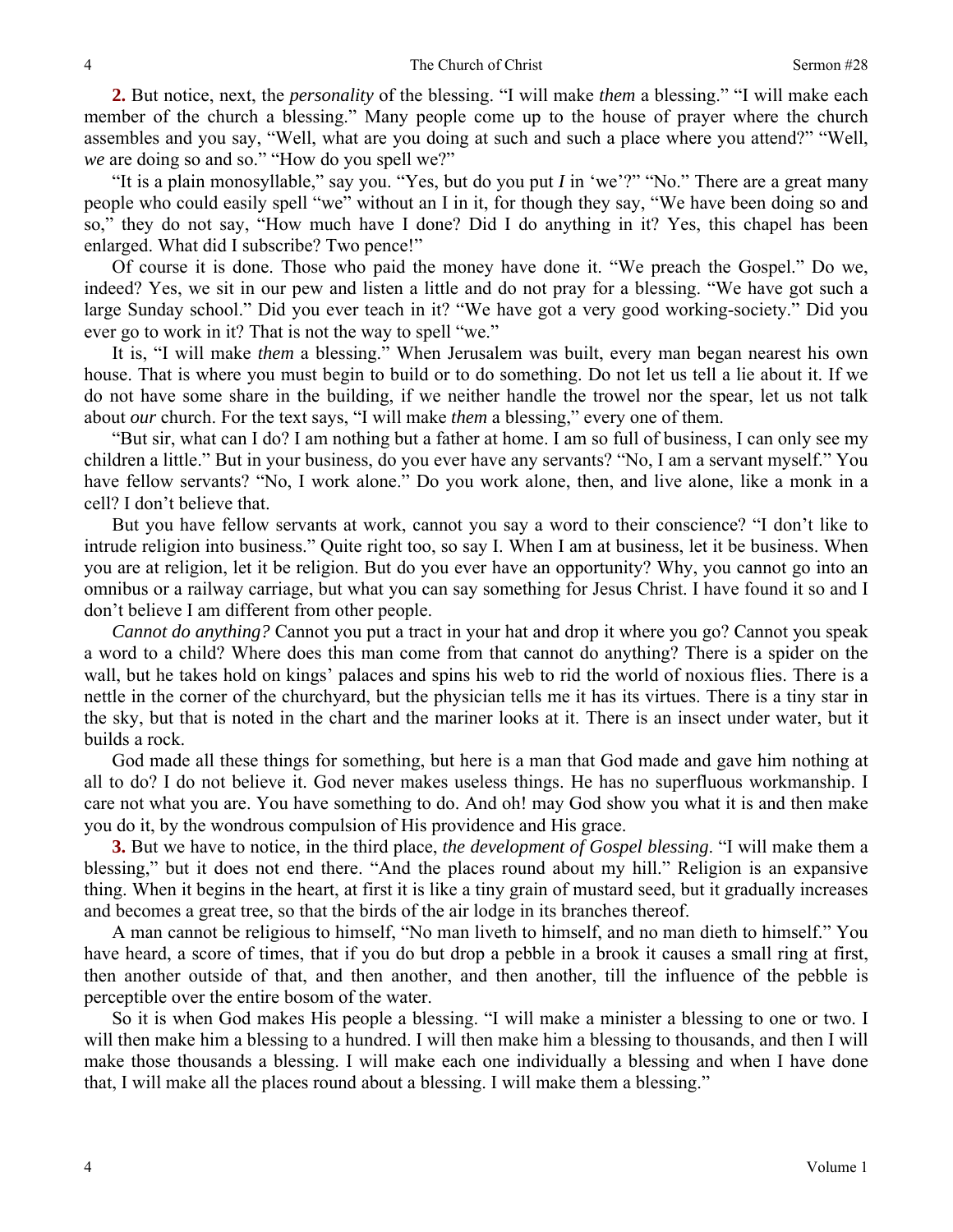#### Sermon #28 The Church of Christ

I hope we shall never be satisfied, as members of Park Street, until we are a blessing not only to ourselves, but to all the places round about our hill. What are the places round about our hill? I think they are first, our agencies, secondly, our neighborhood, and thirdly, the churches adjacent to us.

First, there are our agencies. There is our Sabbath-school—how near that is to our hill? I speak a great deal about this, because I want it to be brought into notice. I intend to preach a practical sermon this morning, to move some of you to come and teach in the Sabbath-school, for there we require some suitable men to "come up to the help of the LORD, to the help of the LORD against the mighty." Therefore I mention the Sabbath-school as a place very near to the hill. It ought to be just at the very foot of it. Yea, it ought to be so near the hill that very many may pass from it to the church.

Then there is our Visiting and Christian Instruction Society which we have for the visiting of this neighborhood. I trust that has been made a blessing. God has sent among us a man who labors zealously and earnestly in visiting the sick. I have, as the superintendent of my beloved brother the missionary, a regular account of his labors. His report has most highly gratified me and I am able to bear testimony to the fact that he is very efficiently laboring around us.

I want that Society to have all your sympathy and strength. I consider him as a Joshua, with whom you are to go forth by hundreds to those who live in the neighborhood. Do you not know what dark places there are? Walk down a street a little to the right. See the shops open on a Sunday. Some, thank God, that used to open them, now come and worship with us. We shall have more yet, for "the earth is the LORD'S and the fullness thereof," and why should not we have it?

My brethren, as you visit the sick or distribute tracts from door to door, make this your prayer—that this Society, being one of the places round about our hill, may be made a blessing! Let me not forget any agency connected with this church. There are several more which are places round about our hill and the Lord has just put it into my heart to fashion other societies, which shall be made a blessing to this hill, and in a little while you shall hear thereof.

We have several brethren in this congregation to whom God has given a mouth of utterance. These are about to form themselves into a society for proclaiming the Word of God. Where God has so blessed His church, and made us to be so noted and named among the people, why should we not keep on? We have been brought up to a great pitch of fervency and love. Now is the time for doing something. While the iron is hot, why not strike and fashion it?

I believe we have the materials, not only for making a church here that shall be the glory of the Baptist churches in London, but for making churches everywhere throughout the metropolis. And we have more schemes on hand, which matured by sober judgment and backed by prudence, shall yet make this metropolis more honored than it has been by the sound of the pure Gospel and the proclamation of the pure Word of God. May God make all our agencies—the places round about our hill—a blessing.

But next, there is the neighborhood. I am paralyzed, sometimes when I think that we are of so little service to the neighborhood, though this is a green oasis in the midst of a great spiritual desert. Just at the back of us, we could find you hundreds of Roman Catholics and men of the very worst character. And it is sad to think that we cannot make this place a blessing to them.

It is made a great blessing to you, my hearers, but you do not come from this district. You come from anywhere and nowhere, some of you, I suppose. People say, "There is something doing in that chapel, look at the crowd, but we cannot get in!" This one thing I ask—never come here to gratify your curiosity. You that are members of other congregations, just consider it your duty to stay at home.

There are many stray sheep about. I would rather have them than you. Keep to your own place. I do not want to rob other ministers. Do not come here from charity. We are much obliged to you for your kindly intentions, but we would rather have your room than your company, if you are members of other churches.

We want sinners to come—sinners of every sort. But do not let us have that sort of men whose ears are everlastingly itching for some new preacher—who are saying, "I want something else, I want something else." Oh! do, I beseech you, for God's sake, be of some good, and if you are running about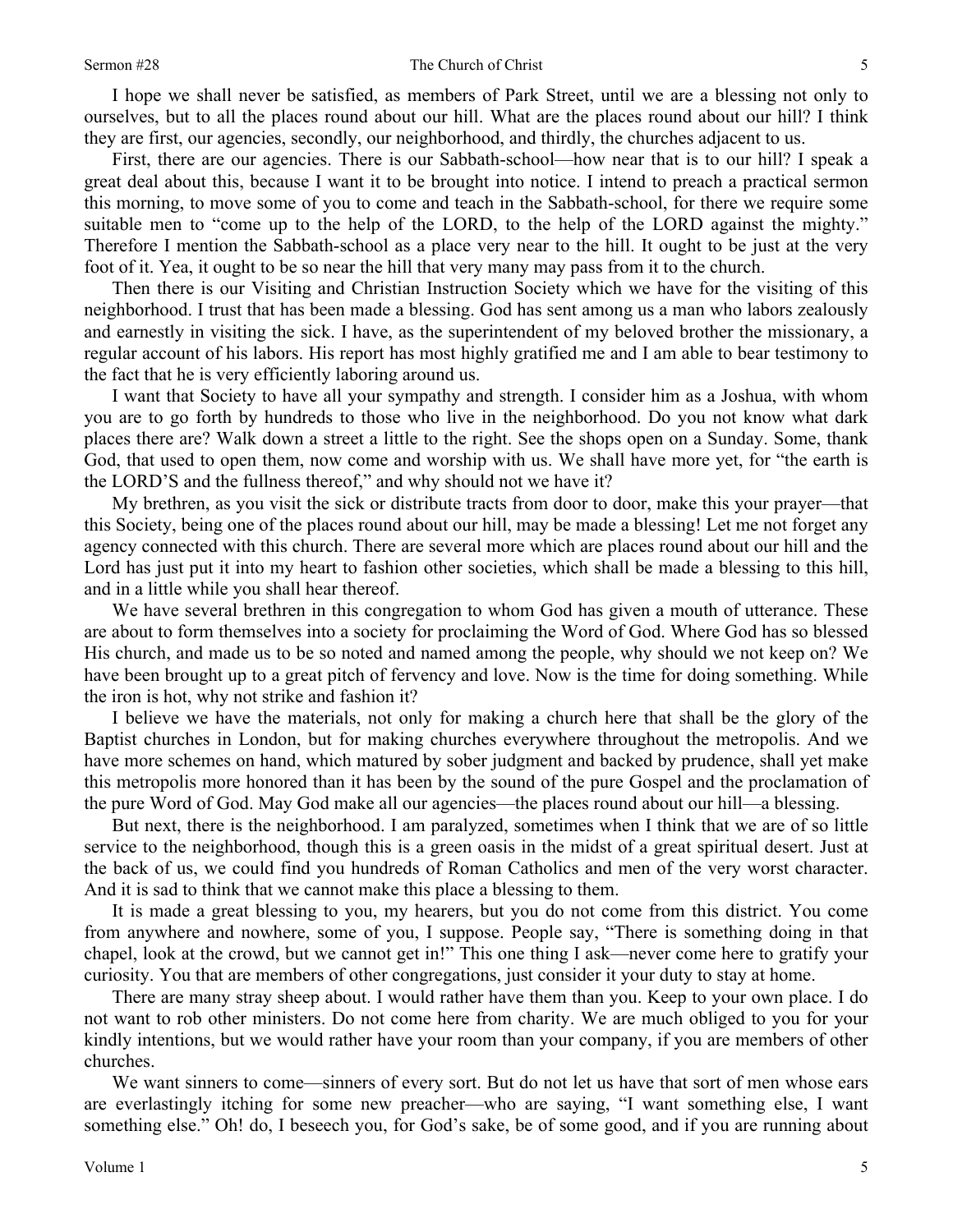from one place to another, you can never expect to be. Do you know what is said of rolling stones? Ah! you have heard of that. They "gather no moss." Now, don't be rolling stones, but keep at home.

God, however, so help us as to make us a blessing to the neighborhood! I long to see something done for the people around. We must open our arms to them. We must go out into the open air to them. We must and will preach God's Gospel to them. Let, then, the people around listen to the word of the Gospel, and may it be said, "That place is the cathedral of Southwark!" So it is now. Out of it goes a blessing. God is pouring out a blessing upon it.

What else do we mean by the places round about our hill? We mean the churches adjacent. I cannot but rejoice in the prosperity of many churches around us, but as our beloved brother, Mr. Sherman, said last Thursday morning, "It is not invidious to say that there are very few churches that are in a prosperous state, and that taking the churches at large, they are in a deplorable condition. It is only here and there," said he, "that God is pouring out His Spirit. But most of the churches are lying like barges at Black Friars Bridge when the tide is down—right in the mud—and all the king's horses and all the king's men cannot pull them off, till the tide comes and sets them afloat."

Who can tell then, what good may be done by this church? If there is a light in this candlestick, let others come and light their candles by it. If there is a flame here, let the flame spread until all the neighboring churches shall be lit up with the glory. Then indeed shall we be made the rejoicing of the earth, for there is never a revival in one spot, but it shall affect others. Who shall tell, then, where it shall end?

### *"Fly abroad, thou mighty Gospel; Win and conquer, never cease."*

And it never will cease, when God once makes the places round about His hill a blessing.

**II.** The second point is that God's people are not only to be a blessing, but THEY ARE TO BE BLESSED.

For read the second part of the verse. "And I will cause the shower to come down in his season; there shall be showers of blessing." It is somewhat singular, as a prognostication of the showers of blessings we hope to receive here, that God sent us showers on the first day of opening. If I were a believer in omens, I would pray that as it rained the first day, so may it rain every day since. When it stops, may the chapel be shut up, for we only want it open so long as showers of grace continue to descend.

First, here is sov*ereign mercy*. Listen to these words, "I will give them the shower in its season." Is it not sovereign, divine mercy, for who can say, "I will give them showers," except God? Can the false prophet who walks amongst the benighted Khoikhoi? He says he is a rainmaker and can give them showers, but can he do it?

Is there an imperial monarch, or the most learned man on earth, who can say, "I will give them the showers in their season?" No. There is only one fist wherein all the clouds are held. There is only one hand in which all the channels of the mighty ocean above the firmament are contained. There is only one voice that can speak to the clouds and bid them beget the rain. "Out of whose womb came the ice? and the hoary frost of heaven, who has gendered it?" "Who sendeth down the rain upon the earth? who scattereth the showers upon the green herb? Do not I, the LORD?" Who else could do it?

Is not rain in God's power? and who could send it except Him? We know that Catholics pretend that they can get grace without getting it from God directly, for they believe that God puts all His grace into the pope, and then that runs down into smaller pipes, called cardinals and bishops, through which it runs into the priests. And by turning the tap with a shilling you can get as much grace as you like. But it is not so with God's grace. He says, "I will give them showers." Grace is the gift of God and is not to be created by man.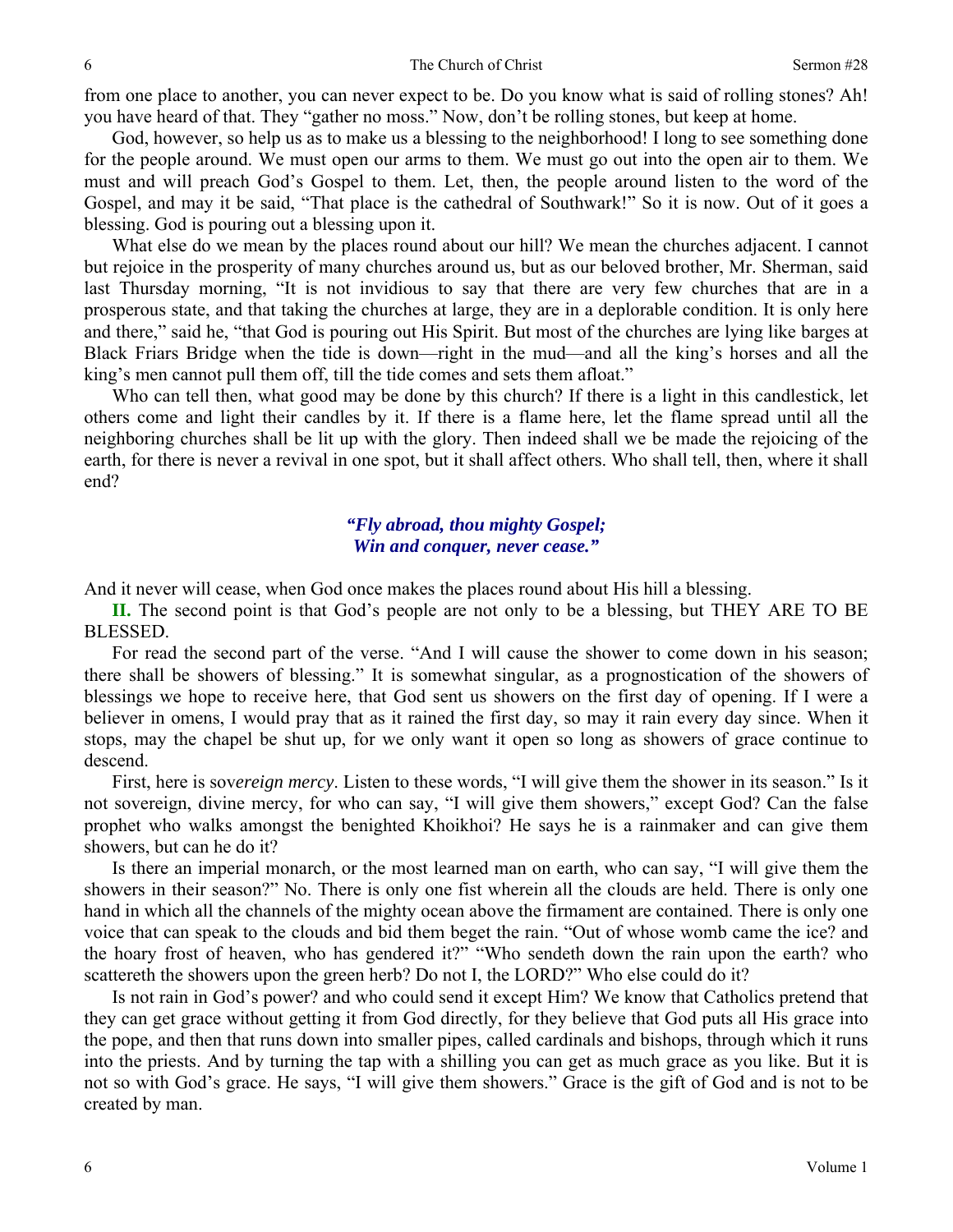Notice next, it is *needed grace.* "I will give them showers." What would the ground do without showers? You may break the clods, you may sow your seeds, but what can you do without the rain? Ah! you may prepare your barn and sharpen your sickles, but your sickles will be rusted before you have any wheat, unless there are showers. They are needed. So is the divine blessing

#### *"In vain Apollos sows the seed, And Paul may plant in vain."*

In vain you come here, in vain you labor, in vain you give your money—

## *"Till God the plenteous shower bestows, And sends salvation down."*

Then, next, it is *plenteous grace*. "I will send them showers." It does not say, "I will send them drops," but "I will send them showers." "It seldom rains but it pours." So it is with grace. If God gives a blessing, He usually gives it in such a measure that there is not room enough to receive it. Where are we going to hold God's blessing that we have already obtained? I told the people on Thursday that God had promised us that if we brought the tithes into the storehouse He would send us such a blessing that we would not have room to hold it. We have tried it, and the promise has been fulfilled, as it always will be as long as we rely upon it.

Plenteous grace! Ah! we shall want plenteous grace, my friends. Plenteous grace to keep us humble, plenteous grace to make us prayerful, plenteous grace to make us holy, plenteous grace to make us zealous, plenteous grace to make us truthful, plenteous grace to preserve us through this life, and at last to land us in heaven.

We cannot do without showers of grace. How many are there here that have been dry in a shower of grace? Why, there is a shower of grace here, but how is it that it does not fall on some of the people? It is because they put up the umbrella of their prejudice. And though they sit here, even as God's people sit, even when it rains, they have such a prejudice against God's Word, they do not want to hear it, they do not want to love it, and it runs off again. Nevertheless, the showers are there and we will thank God for them where they do fall.

Again, it is *seasonable grace*. "I will give them the shower in its season." There is nothing like seasonable grace. There are fruits, you know, that are best in their season and they are not good at any other time. And there are graces that are good in their season, but we do not always require them. A person vexes and irritates me. I want grace just at that moment to be patient. I have not got it and I get angry. Ten minutes after I am ever so patient, but I have not had grace in its season.

The promise is, "I will give them the shower in its season." Ah! poor waiting soul, what is your season this morning? Is it the season of drought? Then that is the seasons for showers. Is it a season of great heaviness and black clouds? Then that is the season for showers. What is your season this morning, business man? Lost money all the week, have you? Now is the season to ask for showers. It is nighttime. Now the dew falls. The dew does not fall in the day—it falls in the night, the night of affliction, trial, and trouble. There stands the promise—only go and plead it. "I will give them the shower in its season."

We have one more thought and then we have done. Here is a *varied* blessing. "I will give you *showers* of blessing." The word is in the *plural*. All kinds of blessings God will send. The rain is all of one kind when it comes, but grace is not all of one kind or it does not produce the same effect. When God sends rain upon His church, He "sends showers of blessing."

There are some ministers who think that if there is a shower on their church, God will send a shower of work. Yes, but if He does, He will send a shower of comfort. Others think that God will send a